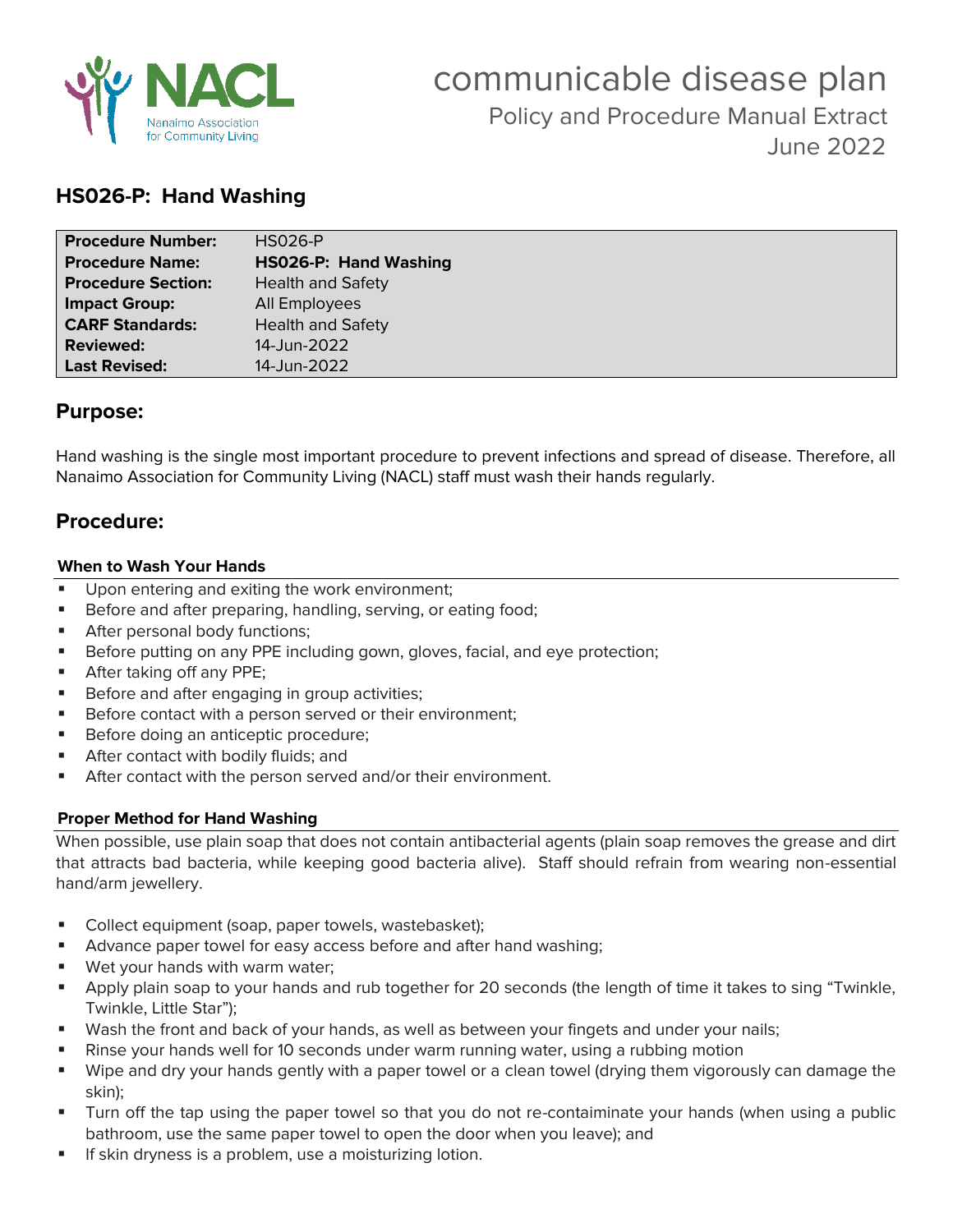

# **HS027-P: Universal Precautions and Personal Protective Equipment**

| <b>Procedure Number:</b>  | <b>HS027-P</b>                                                          |
|---------------------------|-------------------------------------------------------------------------|
| <b>Procedure Name:</b>    | <b>HS027-P: Universal Precautions and Personal Protective Equipment</b> |
| <b>Procedure Section:</b> | <b>Health and Safety</b>                                                |
| <b>Impact Group:</b>      | All Employees                                                           |
| <b>CARF Standards:</b>    | <b>Health and Safety</b>                                                |
| <b>Reviewed:</b>          | 14-Jun-2022                                                             |
| <b>Last Revised:</b>      | 14-Jun-2022                                                             |

# **Purpose:**

To ensure safety and health, and to prevent the spread of viruses and bacteria that could cause disease by hand washing and wearing personal protective equipment.

# **Procedure:**

NACL provides gloves, masks, safety glasses, gowns, shoe coverings, and ear protection as personal protective equipment during the provision of personal care or broad support of persons served.

## **Personal Protective Equipment**

When providing care to persons served, follow these guidelines:

| <b>PPE Item</b> |   | <b>How Long to Wear It?</b>           |   | <b>When to Replace It?</b>                 |
|-----------------|---|---------------------------------------|---|--------------------------------------------|
| Cloth mask      | ٠ | For support of healthy/               | ٠ | If it becomes wet                          |
| Disposable face |   | symptomatic/ill person(s) served as   | п | When removing for any reason (i.e. to eat, |
| mask            |   | directed by the Program Manager,      |   | drink, smoke)                              |
|                 |   | and then for the duration of your     | ٠ | At the end of your shift                   |
|                 |   | shift, when possible                  | ٠ | For symptomatic/infected person(s)         |
|                 |   |                                       |   | served, between providing care to a        |
|                 |   |                                       |   | different person(s) served                 |
| Eyewear (i.e.   | ٠ | For oral care of healthy person(s)    | ٠ | For healthy person(s) served, remove       |
| face shield or  |   | served while performing such care     |   | upon completion of oral care               |
| goggles)        | ٠ | For direct care of health for persons | ٠ | For healthy person(s) served, as directed  |
|                 |   | served as directed by the Program     |   | by the Program Manager, remove upon        |
|                 |   | Manager (assistance with hygiene,     |   | completion of direct care (assistance with |
|                 |   | transferring, dressing, meals, or     |   | hygiene, transferring, dressing, meals, or |
|                 |   | toileting)                            |   | toileting)                                 |
|                 |   | For support of infected/              |   | For infected/symptomatic person(s)         |
|                 |   |                                       |   |                                            |
|                 |   | symptomatic person(s) served for      |   | served, if it becomes wet and/or at the    |
|                 |   | the duration of your shift, when      |   | end of your shift                          |
|                 |   | possible                              | п | Between providing care to a different      |
|                 |   |                                       |   | person(s) served, whether                  |
|                 |   |                                       |   | symptomatic/infected/ healthy              |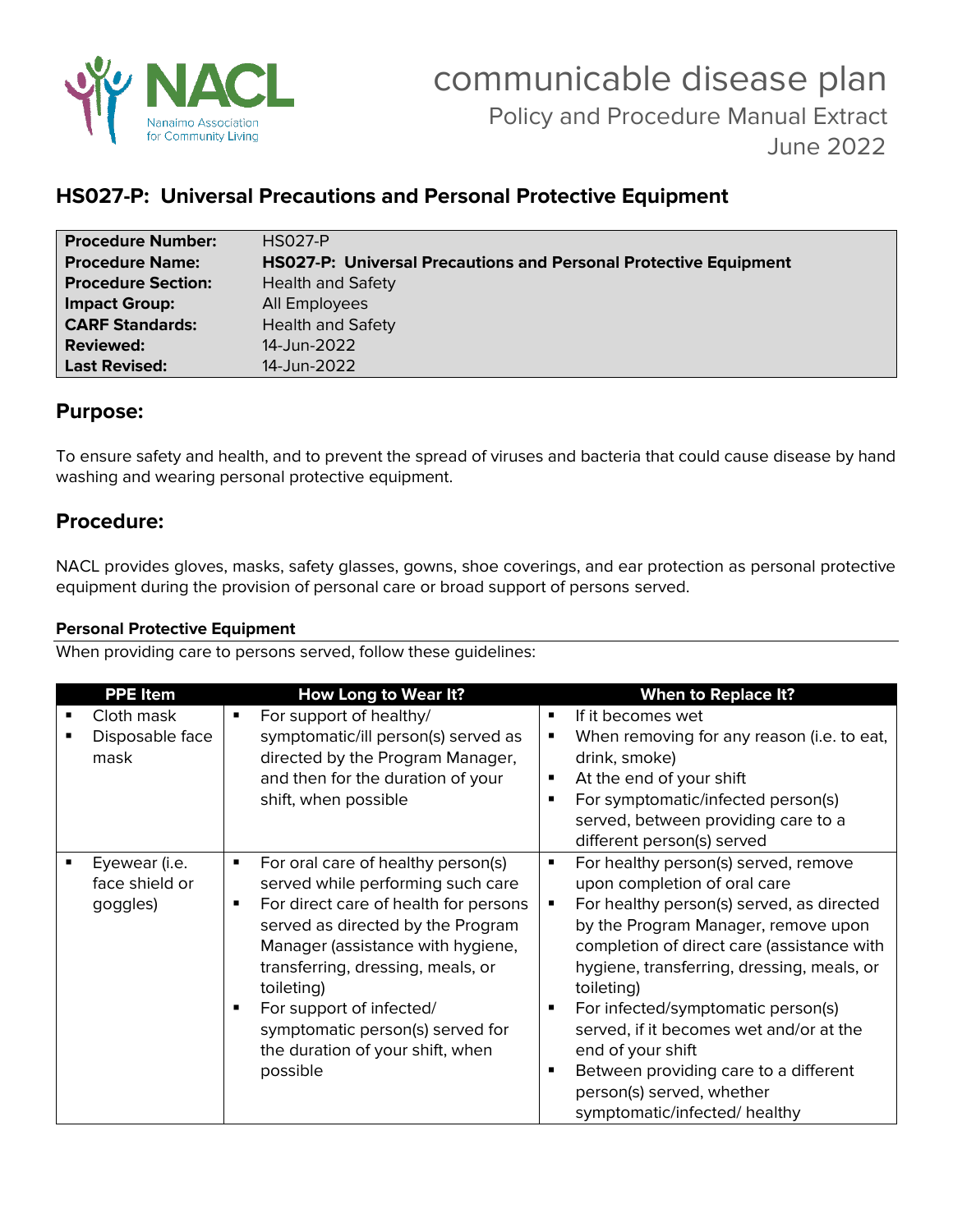

| <b>PPE Item</b> | How Long to Wear It?                                                                                                                                                                                                                                                                                                                                                | <b>When to Replace It?</b>                                                                                                                                                                                                                                                                                                                                       |
|-----------------|---------------------------------------------------------------------------------------------------------------------------------------------------------------------------------------------------------------------------------------------------------------------------------------------------------------------------------------------------------------------|------------------------------------------------------------------------------------------------------------------------------------------------------------------------------------------------------------------------------------------------------------------------------------------------------------------------------------------------------------------|
| Gown            | For support of infected/<br>٠<br>symptomatic person(s) served for<br>the duration of your shift, when<br>possible                                                                                                                                                                                                                                                   | If it becomes wet<br>٠<br>At the end of your shift<br>٠<br>Between providing care to a different<br>٠<br>person(s) served                                                                                                                                                                                                                                        |
| Gloves          | For oral care of healthy person(s)<br>٠<br>served while performing such care<br>For support of infected/<br>symptomatic person(s) served,<br>while providing direct care<br>When there is potential for contact<br>٠<br>with bodily fluids (blood, semen,<br>vaginal secretions, feces, urine,<br>vomit)<br>When changing any dressings or<br>performing treatments | For oral care of healthy person(s) served<br>$\blacksquare$<br>after performing such care<br>For supporting symptomatic/infected<br>٠<br>person(s) served, at the end of providing<br>direct care, and before providing direct<br>care to another person served<br>For bodily fluids, dressing changes, and<br>٠<br>treatments, when the function is<br>complete |
| Shoe covers     | For support of infected/<br>٠<br>symptomatic person(s) served                                                                                                                                                                                                                                                                                                       | Shoe covers will need to be put on prior<br>٠<br>to entering the area of the infected/<br>symptomatic person(s) served, and<br>removed and disposed of when exiting<br>the area of the infected/symptomatic<br>person(s) served                                                                                                                                  |

## **Instructions for Glove Wear**

Г

| <b>Putting on Gloves</b>                                          | <b>Removing Gloves</b>                                                                                                                                                                                                                                                                                                                                      |
|-------------------------------------------------------------------|-------------------------------------------------------------------------------------------------------------------------------------------------------------------------------------------------------------------------------------------------------------------------------------------------------------------------------------------------------------|
| Slip each hand into a glove, pulling the cuffs up<br>over wrists. | Pull off the first glove by grasping it (dirty on dirty) on<br>п<br>the outside of the glove.<br>Remove the second glove by inserting your non-<br>п<br>gloved fingers inside the cuff (clean on clean) and<br>pulling it down and off (outside of glove is considered<br>dirty).<br>Dispose of soiled gloves in proper receptacles and<br>п<br>wash hands. |

## **Instructions for Donning and Doffing Full PPE When Persons Served are Symptomatic/Ill**

|    | <b>Donning PPE (Putting On)</b> | <b>Doffing PPE (Taking Off)</b>    |
|----|---------------------------------|------------------------------------|
|    | Perform hand hygiene            | Remove shoe covers                 |
|    | Put on shoe covers              | 2. Remove gown and gloves together |
| 3. | Put on gown                     | 3. Perform hand hygiene            |
| 4. | Put on mask                     | 4. Remove eye protection           |
| 5. | Put on eye protection           | 5. Remove mask                     |
| 6. | Put on gloves                   | 6. Perform hand hygiene            |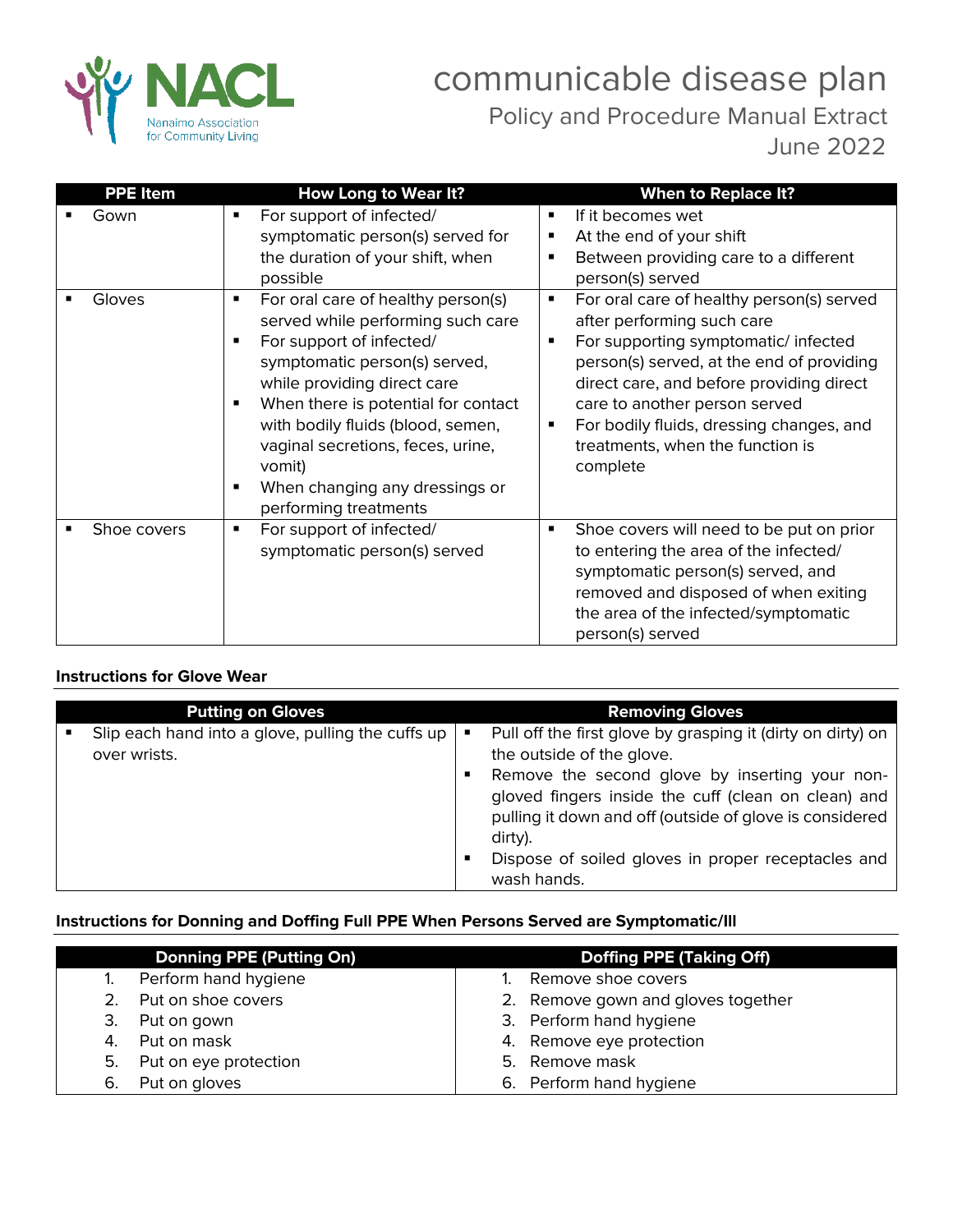

Each program/residence will have a dedicated **Donning/Doffing Area**, which includes:

- A **PPE supply station**;
- **E** A "clean" chair for donning PPE (particularly for shoe covers);
- **E** A "dirty" chair for doffing PPE (particularly for shoe covers);
- A **PPE disposal bin**;
- An **eyewear sanitization station**; and
- **Hand sanitizer**.

The Donning/Doffing Area will need to be sanitized between each staff use.

#### **Ear Protection**

Ear protection is available in the event where noise at sites is beyond healthy levels.

### **ShareVision Competency Training for PPE**

The following tutorials for PPE use are available in ShareVision:

- Personal Protective Equipment;
- WHMIS; and
- Infectious Disease Control.

### **Conducting a Point-of-Care Risk Assessment (PCRA)**

Before every interaction with a person served, NACL employees must ask themselves what tasks they are doing with the person served? The answer(s) will determine what PPE (if any) the employee should wear.

It is helpful to classify the support as either **direct** or **indirect**.

Most "hands-on" support would be considered **direct care**. Direct care would increase the risk of exposure to influenza or any communicable disease to the employee. Transporting a person(s) served may be classified as direct care also, depending on the level of support required.

**Indirect care** might include (but not be limited to):

- Accompanying a person(s) served on a walk (unless direct support is required);
- **•** Preparing dinner in the residence;
- Setting the table for a meal and cleaning up after;
- On-the-job support; and
- Socializing with person(s) served, etc.

#### **Questions to Consider**

## **1. What is the health status of the person(s) served?**

Is the person(s) served symptom-free and healthy, or does the individual have symptoms associated with infectious disease?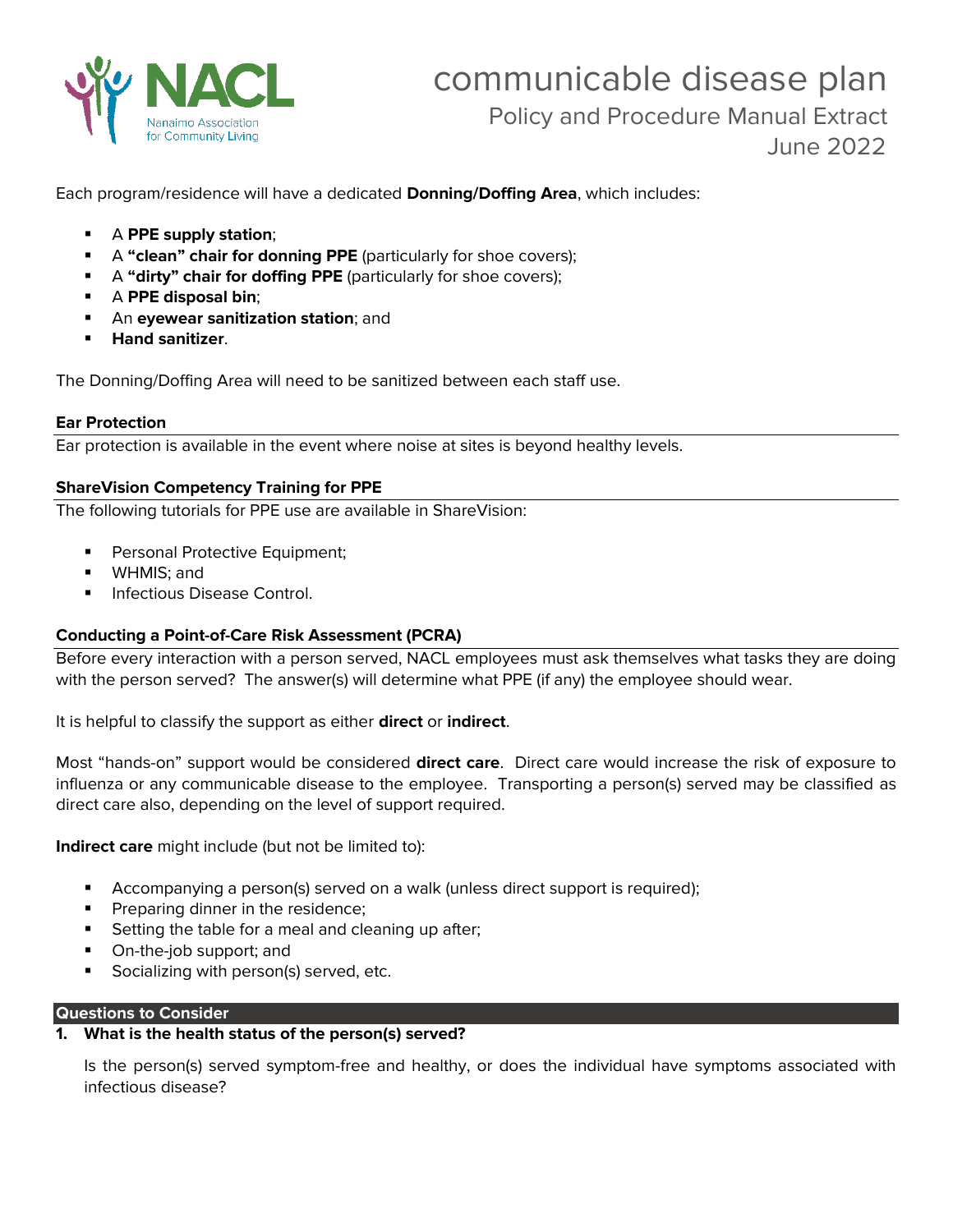

## **2. Where are you performing the tasks, and are there any other people with symptoms present?**

The risk of contracting a communicable disease may be increased if supporting persons served in confined spaces (i.e. bedroom, bathroom, or personal care room, and/or a space with poor ventilation). The risk of contracting a communicable disease may be decreased if supporting persons served outside or in larger, wellventilated areas.

Consider whether or not the space where you are providing support has been sufficiently disinfected, and disinfect according to the guidelines contained herein, if necessary.

Based on the answers to the above two questions, you must determine:

- a. What actions to take; and
- b. What type of Personal Protective Equipment (PPE) you should use.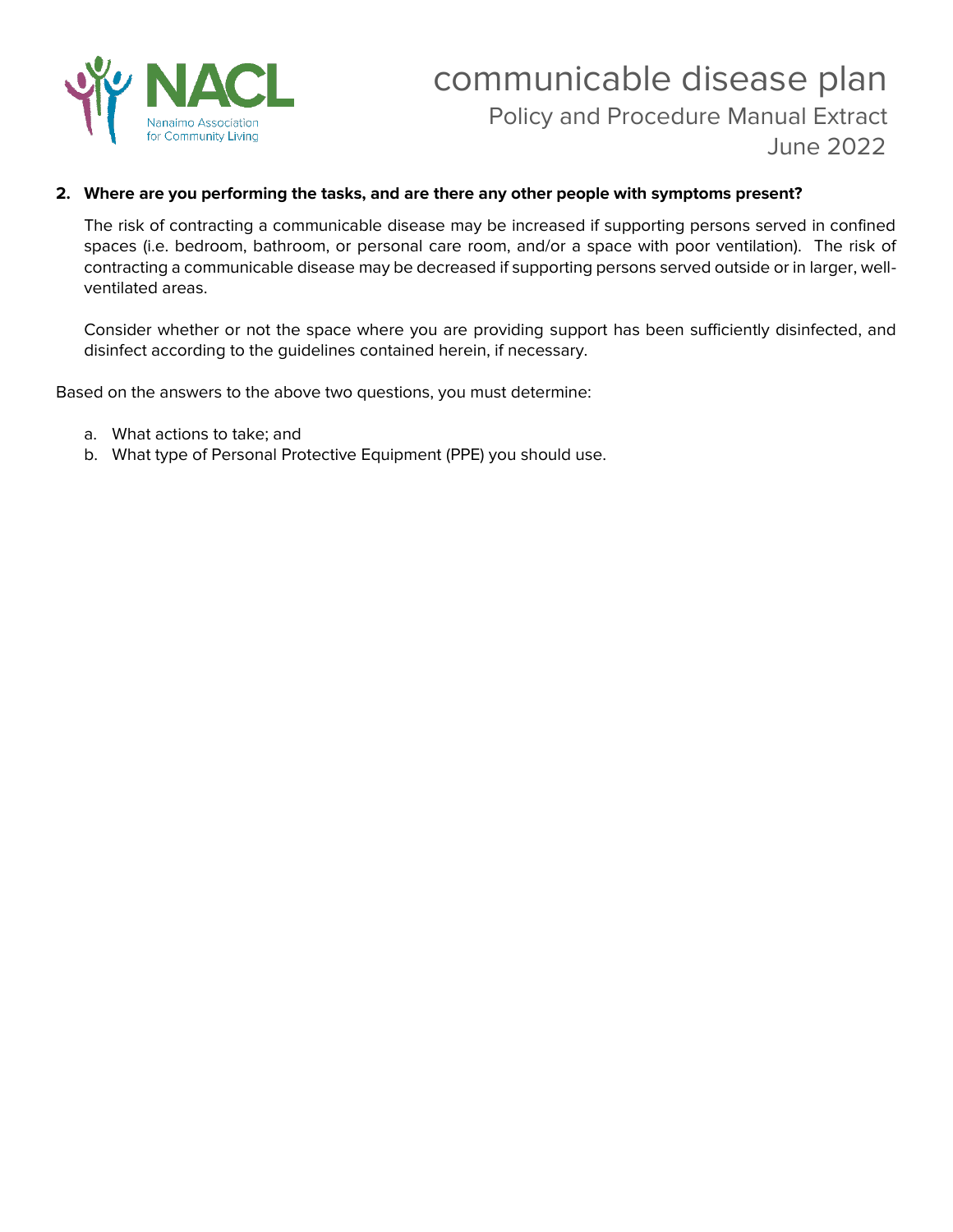

# **HS028-P: Communicable Diseases and Parasitic Infestations**

| <b>Procedure Number:</b>  | <b>HS028-P</b>                                                   |
|---------------------------|------------------------------------------------------------------|
| <b>Procedure Name:</b>    | <b>HS028-P: Communicable Diseases and Parasitic Infestations</b> |
| <b>Procedure Section:</b> | <b>Health and Safety</b>                                         |
| <b>Impact Group:</b>      | All Employees                                                    |
| <b>CARF Standards:</b>    | <b>Health and Safety</b>                                         |
| <b>Reviewed:</b>          | 14-Jun-2022                                                      |
| <b>Last Revised:</b>      | 14-Jun-2022                                                      |

# **Purpose:**

To ensure the safety of persons served and staff when communicable diseases and/or parasitic infestations are present, and to prevent the spread of viruses and bacteria that could cause disease.

## **Definitions**

A **communicable disease** is an illness caused by an infectious agent or its toxic product that can be transmitted in a workplace from one person to another. It can be spread from one person to another through a variety of ways, including through contact with blood and bodily fluids, breathing in an airborne virus, being bitten by an insect, and via bacteria that can cause disease.

How these diseases spread depends on the specific disease or infectious agent. Some ways in which **communicable diseases** spread are by:

- Physical contact with an infected person, such as through touch (staphylococcus), or fecal/oral transmission (Hepatitis A);
- Contact with a contaminated surface or object (Norwalk virus), food (salmonella, E. coli), blood (HIV, Hepatitis B), or water (cholera);
- **Travel through the air, such as tuberculosis or measles;**
- Droplet transmission from close contact person-to-person, mainly via respiratory droplets produced when an infected person coughs or sneezes, which can land in the mouths or noses of people who are nearby, or possibly be inhaled into the lungs (COVID-19, influenza, tuberculosis); and
- If a person touches something with droplets containing the virus and then touches their face, eyes, nose, or mouth.

A **parasitic infection** occurs when parasites grow, reproduce, or invade organ systems in their host. Examples of parasitic infections more common in North America include pediculosis, trichomoniasis, giardiasis, cryptosporidiosis, and toxoplasmosis.

# **Procedure:**

See **Procedures HS026-P (Hand Washing)** and **HS027-P (Universal Precautions and Personal Protective Equipment)** for essential preventative measures against the spread of communicable diseases.

See **Procedure HS029-P (Pandemic Event)** for more information on prevention and management of communicable diseases.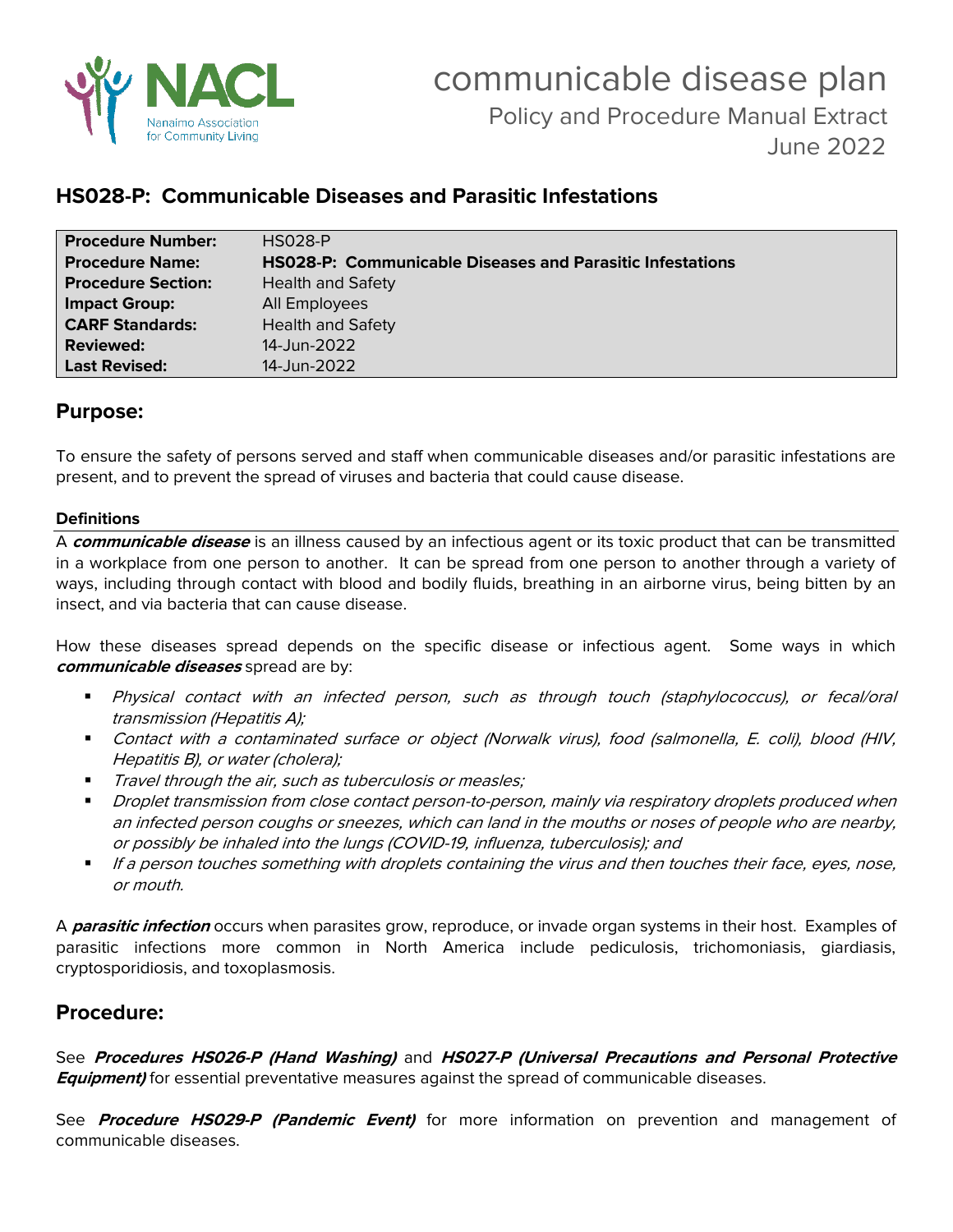

The CUPE Collective Agreement has very clear procedures regarding communicable diseases and parasitic infestations:

#### **22.9 COMMUNICABLE DISEASES AND PARASITIC INFESTATIONS**

- a) The parties to this agreement share a desire to prevent acquisition and transmission where employees may come into contact with a person and/or possessions of a person with a communicable disease or parasitic infestations.
- b) Where the Employer is aware of a client or resident with a communicable disease or parasitic infestation, the Employer will inform the primary caregivers about the inherent risk of the communicable disease or parasitic infestation.
- c) Where a vaccination is, or may become available as a preventative measure, such vaccination will be made available to all employees who may be at risk of contracting the disease, at no cost to the employee.
- d) Where an employee has contracted scabies, lice, or any other parasitic infestation as a result of direct exposure in the workplace, they will be entitled to leave without loss of pay for any scheduled shifts during the 24-hour period immediately following the detection to deal with personal matters arising from the exposure and will be provided with an appropriate treatment.
- e) The Employer will, in consultation with the Joint Safety and Health Committee, develop and implement a program and procedure to work to prevent acquisition and transmission where employees may come into contact with a person and/or the possessions of a person with a communicable disease.
- f) The Employer may provide, as needed, information sessions/in-services to educate employees regarding communicable diseases as part of the program. Time spent by employees at these sessions will be without loss of pay.

### **Additional Measures to Prevent the Spread of Communicable Disease**

### **Cleaning and Disinfecting Surfaces**

- All equipment should be disinfected after every use, and before use by another person served/staff;
- High-touch surfaces (i.e. doorknobs, handrails, etc.) should be disinfected at least twice/day;
- Follow WHMIS quidelines for dilution and PPE instructions;
- Wash dishes in the dishwasher on "hot;" and
- Immediately upon soiling, machine wash laundry on "hot."

### **Vehicle Guidelines**

- Avoid using the recirculated air option for the vehicle's ventilation; use the car's vents to bring in fresh outside air, and/or lower the vehicle windows;
- Provide alcohol-based hand sanitizers in the vehicle, and require hand hygiene when entering and exiting the vehicle; and
- Disinfect the interior of the vehicle when performing the vehicle check, in preparation for use for the day and after each use.

### **Ventilation**

NACL will ensure that all heating, ventilation, and air conditioning (HVAC) systems are designed, operated, and maintained as per ongoing standards and specifications for ongoing comfort. In addition, NACL will:

- Conduct regular maintenance of ventilation systems;
- Keep ventilation systems on while spaces are occupied; and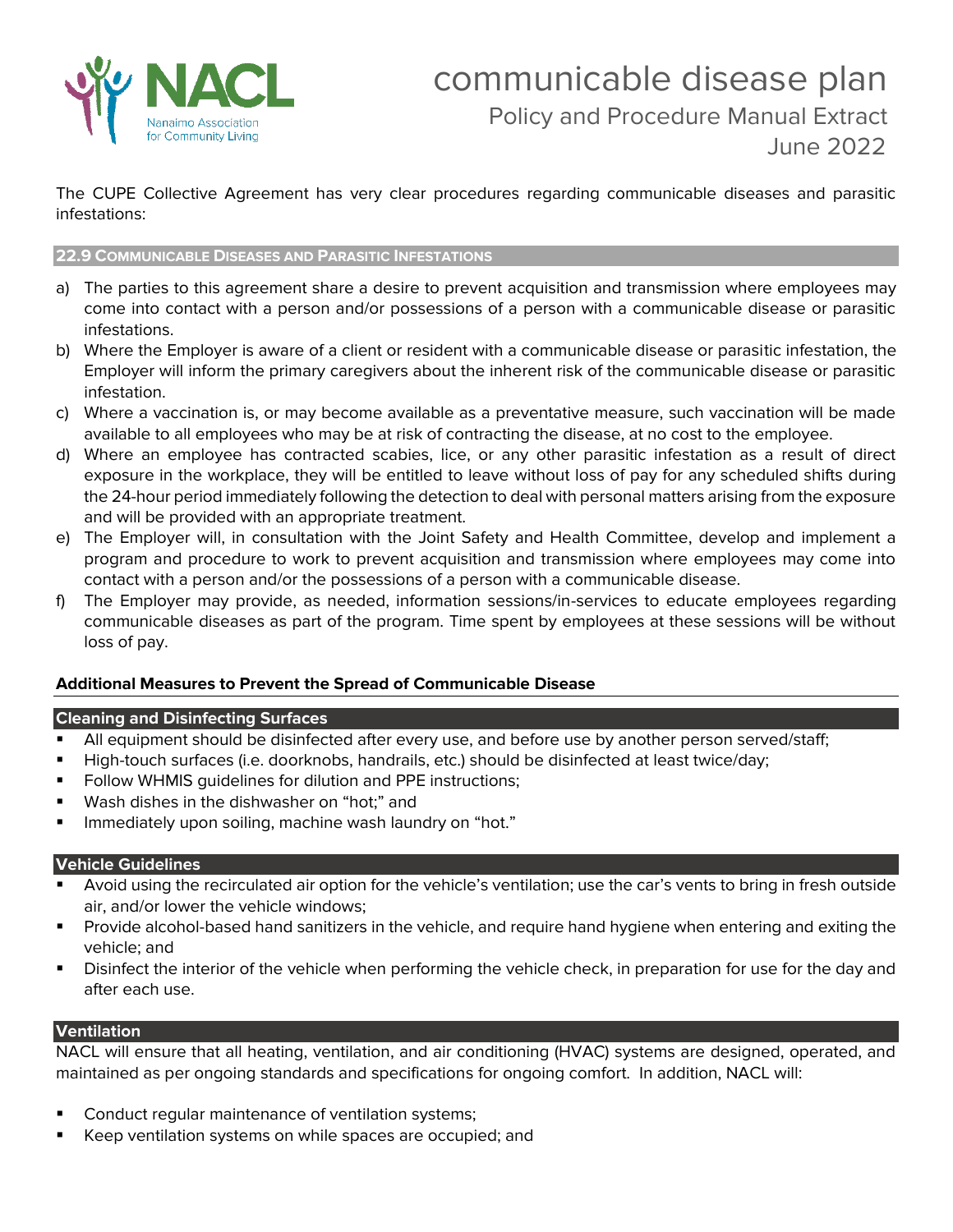

▪ Encourage staff to increase outdoor air intake as much as possible while maintaining comfortable indoor temperature and humidity (open windows and doors).

#### **Physical Distancing**

It is not possible to observe physical distancing in all circumstances (i.e. when providing direct care). When it is possible, maintain physical distancing by:

- Keeping a physical distance of two (2) meters from others;
- Avoiding crowding in offices and common areas; and
- Arranging furniture to manage traffic flow and crowding.

With some positions, work-from-home accommodations may be available, notably during periods of elevated risk of communicable disease transmission. Such arrangements will be set between the employee and their direct manager.

#### **Barriers**

Barriers can be made of any material that blocks the transmission of air. Where necessary, barriers may be installed in various areas of NACL programs. When considering barriers, they:

- Will be transparent and made from a material such as plexiglass;
- Will be positioned to accommodate both the tallest and shortest people who will be near it;
- Will not impede air flow or escape in emergencies; and
- Will be secured so that they won't fall and injure anyone.

#### **Masking**

Where deemed necessary (whether via documented site/individual **Risk Assessment** and/or via Public Health Order), staff will be required to wear a 3-layer mask while on shift. NACL masking requirements will come from the Executive Director/designate for agency-wide directives, and/or the Program Manager/designate for program/residence-specific directives. For further guidelines on masking, refer to **Procedure HS027-P (Universal Precautions and Personal Protective Equipment)**.

## **Vaccination**

NACL follows guidance and direction from the Public Health Office regarding vaccination recommendation and/or mandates. Where there is a Public Health Order(s) for vaccination for communicable disease, NACL will ensure agency compliance with the Order(s).

Where there is no Health Order/mandate, NACL strongly encourages employees to follow recommendations for vaccination (i.e. getting the annual influenza shot for the typical flu season of October through May, and getting recommended booster shots for COVID-19).

NACL may put risk mitigation strategies in place where employees opt not to get recommended vaccinations (such as requiring staff to wear a mask during influenza season if proof of the flu shot is not provided).

#### **When Symptomatic/Ill**

If an employee is symptomatic of illness or is ill (i.e. tests positive for COVID-19), the employee should stay home and follow the guidance of the BC Centre for Disease Control, which includes the current testing protocol, selfassessment tool, and self-isolation procedures.